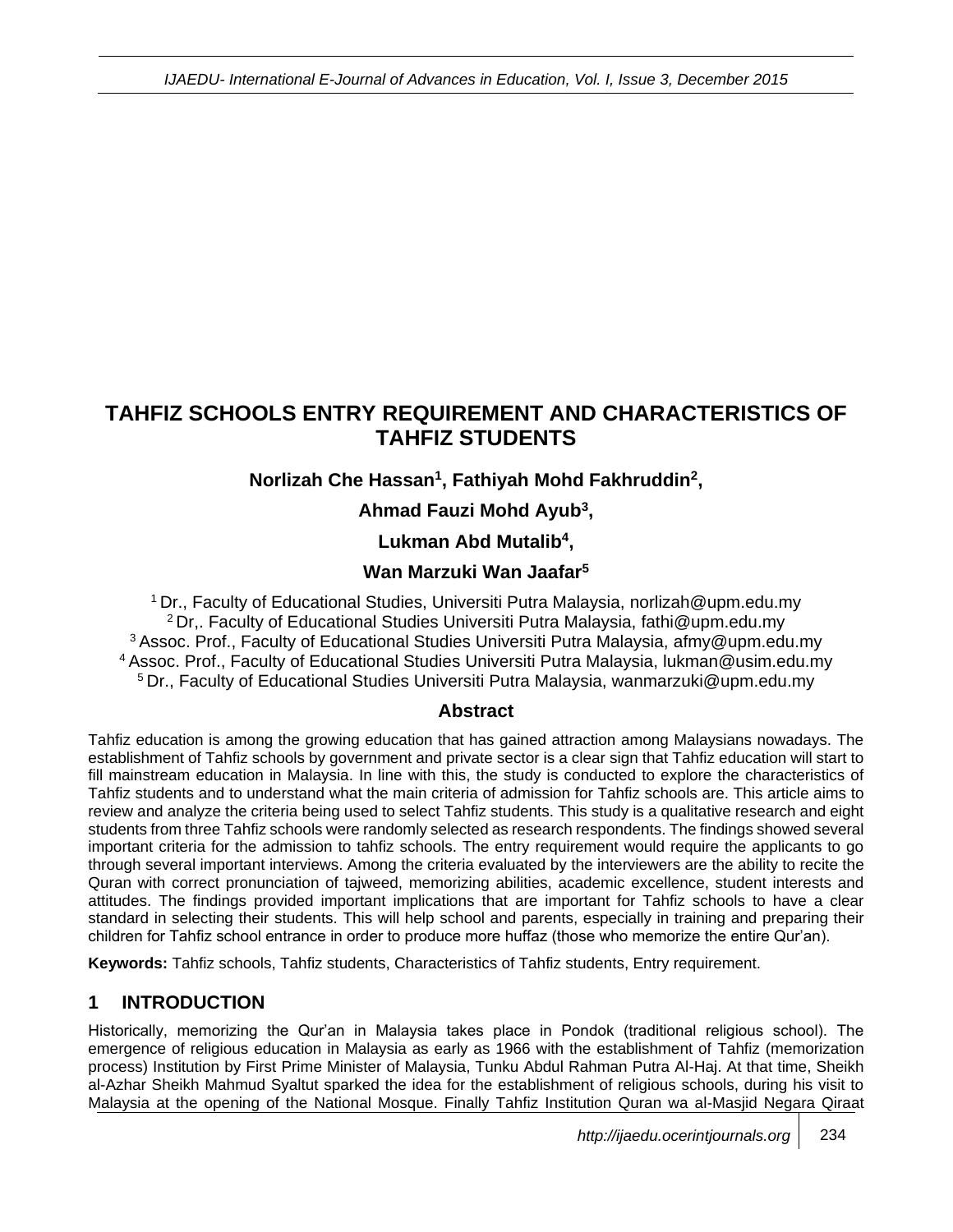operates with eight students at the beginning (Azmil, 2012). Tahfiz schools are institutions that are accountable in educating students who can memorize and recite the whole Al-Quran. The number of tahfiz centers in Malaysia has grown from only 58 in 1999 to 278 in 2011 and more than 91% of them are privately owned (Hamidah, Maheran, Abd Halim, Muhammad Mukhlis, 2014).

Nowadays, Malaysian Muslim parents in urban and rural areas are becoming more inclined to send their children to tahfiz schools as they are confident that these institutions would help form good character among their children. Therefore, the implementation of the Ulul Albab Tahfiz Model (TMUA) under the supervision of the Ministry of Education is expected to produce 10,920 students who are able to memorize all 30 chapters of the Quran by 2021 (*Bernama* report). Head of Ministry's Religious School Development Sector, Hassan Nudin A. Hamid said 15 national religious secondary schools (SMKA) and fully-residential schools selected nationwide would take part in this effort to produce professionals who could memorize the Quran. "Carrying out this Islamic education model will involve 1,092 tahfiz teachers based on one teacher to 10 students ratio accepted by the Public Service Department," he said when presenting working paper titled "Tahfiz School Stream in Malaysia: Contributions, Current Challenges and Potential".

On July 10, Deputy Prime Minister of Malaysia, Tan Sri Muhyiddin Yassin launched the TMUA Islamic education model, with the pioneer project carried out at SMKA Kedah, SMKA Kuala Lumpur and SMKA Persekutuan (SMAP) Bentong. "The education model proves the government's commitment to ensure students who study to memorize the Quran have the same opportunity as students studying the normal national school curriculum, to further their studies."Students under the TMUA will sit for the ministry's examinations including the Malaysia Education Certificate and this qualification will allow them to enter university at the diploma, matriculation or foundation level in Malaysia or abroad". The TMUA will also indirectly provide an alternative to parents who want their children to be a tahfiz but also hold professional posts such as doctor, accountant or engineer". Hassan Nudin also informed that data from 2011 showed there were 278 registered tahfiz schools nationwide, with 14 of them under the supervision of the federal or state government while the remaining were privately owned. – *Bernama.*

#### **1.1 Problem Statement**

The process of memorizing the Quran is not an easy task. Past researches showed that 60% of students did not successfully complete the memorizing of the Quran (30 chapters) within the schedule time of six semesters (Misnan & Ahmad Sadadi, 2003). Regarding the issues to finish memorizing the Quran in a set of time, it shows the importance of the quality of students' personnel (Tahfiz students). Memorizing refer to the activities of memorizing the Quran (30 chapters). Therefore, those who are involved in memorizing the Quran, require certain characteristics to facilitate the learning process.

Effective education is not only depends on the teachers and teaching methods alone. Instead, the aspects of students' readiness and personality is the key element to the success and effectiveness of this education programme (Blank & Alas, 2009). Thus, the study on the characteristics of Tahfiz students and Tahfiz school entry requirement is essential to ensure the effective learning of Tahfiz education. Research on the characteristics of Tahfiz students could indirectly give recommendations to the Tahfiz schools to develop their school entrance evaluation to be more comprehensive.

Thus, there is a need to have a standard indicator on the Tahfiz schools entry requirement. Many Tahfiz schools can use these indicators to select their students. This study aims to fill this gap by proposing the indicators for Tahfiz schools entry requirement. This indicator will help the Ministry of Education (Ulul Albab Tahfiz Model (TMUA)) to select qualified students for Tahfiz programme. In addition, challenges faced by Tahfiz students also need to be identified to assist the students to face the challenges, and some of the findings showed that the quality of the education can be improved if the selected students possess good qualities and characteristics especially in the context of the recital and memorizing the Quran. Therefore, this research is important in assessing what is the criteria for Tahfiz schools entrance requirement and students' characteristics to be look into as to make sure the selected students for this programme are highly qualified.

## **1.2 Objectives**

This study aims to examine the criteria of entry requirement for Tahfiz schools in Malaysia.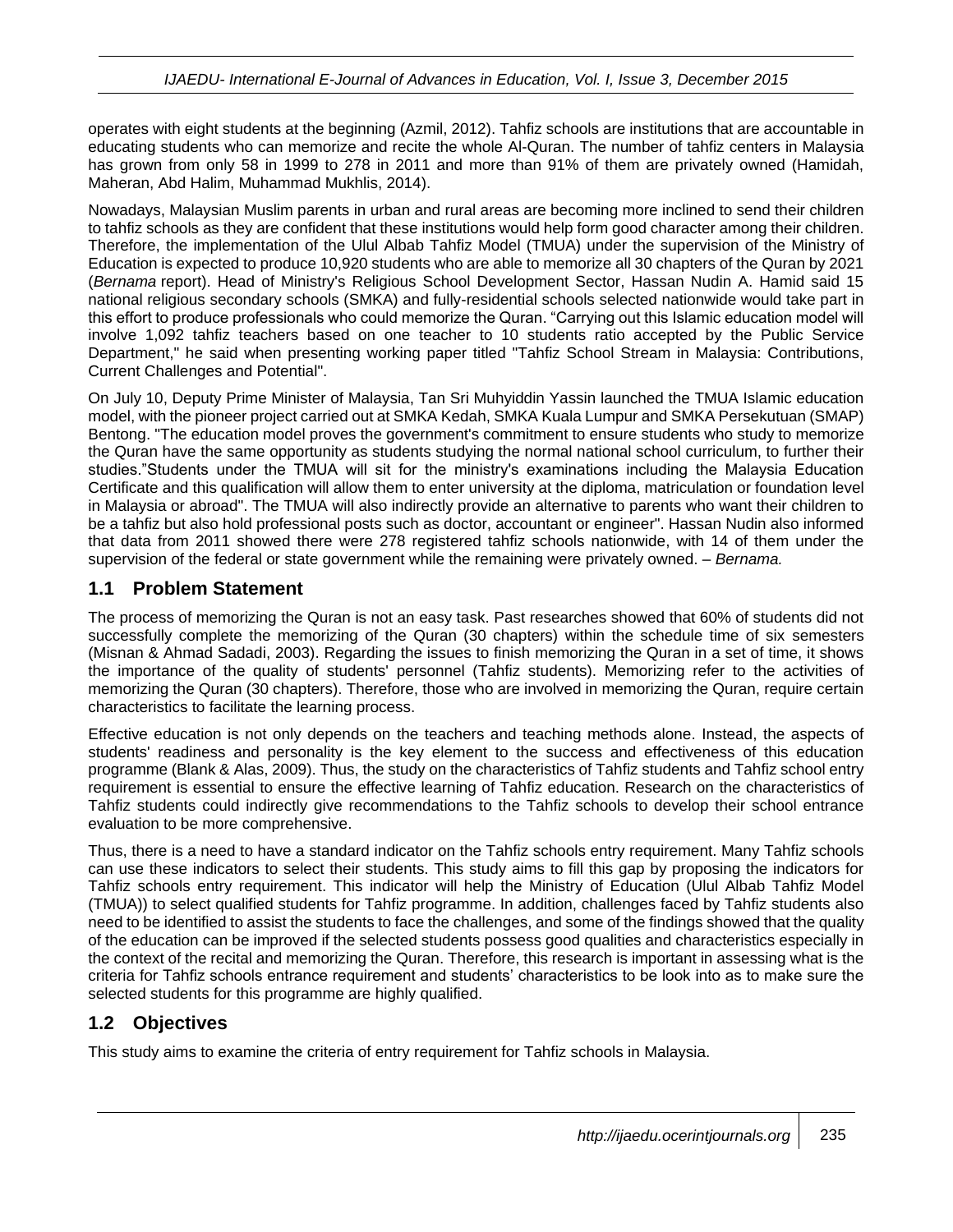# **2 LITERATURE REVIEW**

Memorizing the Quran is a challenging task. It requires certain skills before they can begin memorizing the Quran, for instance their reading skills must be good, as well as their knowledge on Tajweed (Wan Ariffin et al, 2013). Memorizing the Quran is Fardu kifayah (obligatory to ensure the verses of al-Quran is preserved). Individuals who memorized the entire Quran will be bestowed by Allah (Surah Fatir, verse 32). In a hadith, the Prophet S.A.W. once said, which means: (Read the Quran because it will come on the Day of Resurrection to intercede those who read the Quran). Similarly, in another hadith, the Prophet said which means: (The best of you is the one who learns the Qur'an and teach it). Based on the verses and hadith mentioned above, the rationale for many individuals who memorize the Quran is that who read the Quran most. Thus, the advantages mentioned above are among the advantages that can be gained by individuals who memorize the Quran (Mohd Yusuf, 2005).

The memorization process of the Quran encompasses three stages; learning the Al-Quran by heart, memorizing and perfecting the ability to write the whole Quran on paper or slate without any error (Taiwo, 2014). The Talaqqi method (face to face or deal with teachers) and Musyafahah method (word of mouth with lip-reading teacher watching to get the correct pronunciation of tajweed) are being used in enhancing the learning and memorization of the Quran (Mustafa & Basri, 2014).

The challenge for Tahfiz education is to ensure the memorization and attainment of 30 chapters of Quranic verses been achieved. In a study conducted by Misnan and Ahmad Sadadi, (2003), approximately 60% of students did not successfully complete the memorizing of 30 Chapters of the Quran within six semesters. Similarly, a study conducted by Azmil, Ab. Halim and Misnan, (2013) on Tahfiz students' achievement at Darul Quran and MTQN which found student achievement has yet to achieve the objective of memorizing the Quran smoothly, memorize the Quran to understand the meaning of the verses, memorize the Quran to know and memorize the verses, asbab nuzul and to know the Quranic teaching. This was stated by Abdul Hafiz and Hasimah (2004) that students enrolled in the Tahfiz education were not all able to maintain their memorization

In a study, it was found that tahfiz learning has a significant relationship with achievement of memorization. This signals that the importance of learning manners to apply appropriate and effective technique to ensure the quality of memorization (Azmil, 2014). In addition, the technique of memorizing in the correct way and accurate should be taught to facilitate the memorization process. These include the launch of the constituents or memorizing short and simple verses as chapter 30, 29, 28, 27 and 26. On the other hand, the technique of repeating the verses again and again and tasmi' for example recite the Quran with friends is also among the techniques that help the students to memorize the Quran. All these approaches should be consider by the interviewer in selecting the Tahfiz students. As such, the Tahfiz students were not only skillful in memorizing the Quran but could also excel in professional fields in the future. Furthermore, this is in line with the implementation of the Ulul Albab Tahfiz Model (TMUA) under the supervision of the Ministry of Education. Ulul Albab programme is an educational program of integration between the programs available (Science streaming) with the religious school program including Tahfiz Al-Quran. Ulul Albab education programmes will give birth this Albab professional experts, and entrepreneurs' technocrats well versed in the field of religion-based the Quran and Sunni (Mohd Shahril, 2013).

Basically, the strict entry requirements for Tahfiz School has led to fewer intakes annually (Government Schools). The strict entry requirement would require the applicants to go through two initial interviews. The first interview was to find out whether the applicants were able to read the Quran. Then for the second interview, the applicant's ability in memorizing the Quran will be evaluated. Hence, this research will focus on the criteria set by the Tahfiz schools as their entry requirement as the Tahfiz students would hold great responsibility such as safeguarding their image as al Huffaz (those who memorize the entire Qur'an) in terms of characteristics, personality and attitude. Therefore, the process of interview should be more meticulously in selecting Tahfiz students and this research is done in order to explore what are the criteria asses by the panel of interviewers of Tahfiz School.

## **3 METHODOLOGY**

This study used a qualitative approach. The study was conducted in three Tahfiz schools in Selangor, Malaysia. Eight students were randomly selected from three Tahfiz schools and those students involved are Tahfiz students who have passed the selection processes. Qualitative method was chosen because it can provide information about the study (Creswell, 2003). In-depth interviews were used as data collection methods to obtain data related to the experience and views of the respondents. The results were analyzed using thematic analysis of themes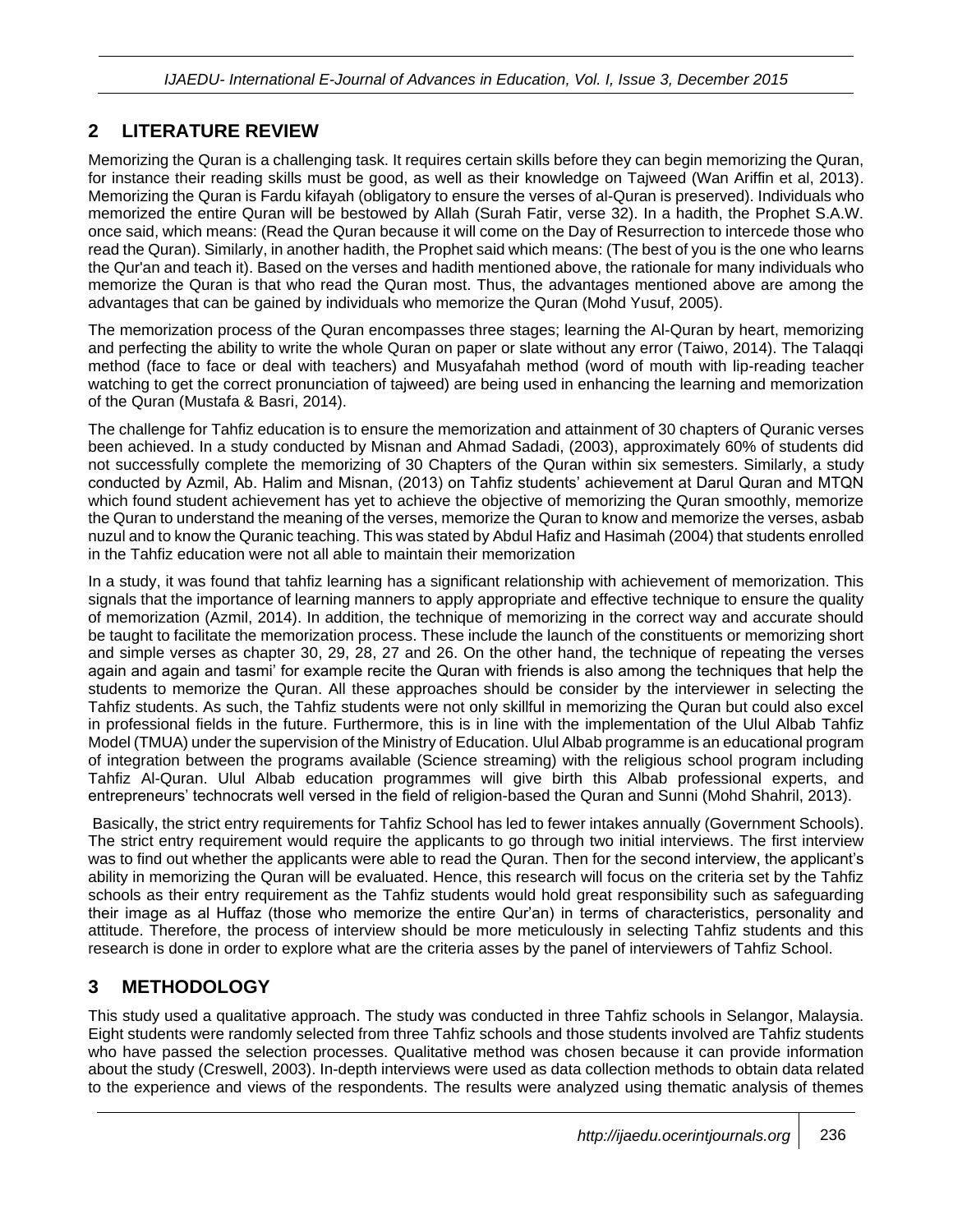*IJAEDU- International E-Journal of Advances in Education, Vol. I, Issue 3, December 2015*

available and understood by the interview excerpts with respondents (Othman, 2009). All the interviews were being recorded and transcribed.

#### **4 RESULTS AND DISCUSSION**

Based on the findings, there are several characteristics of students (enroll in Tahfiz schools) have been analyzed. These characteristics are in accordance with the prerequisite set by Tahfiz schools as their school entry requirements. Among the characteristics of these students are the ability to recite the Quran, the ability to memorize the Quran, as well as excel in academic and religious subjects, have passion for Tahfiz education and parent support. Therefore, the discussion of this study will be arranged based on important themes analyzed.

#### **4.1 The Ability to Recite the Quran**

The first characteristic focused in the interview was the ability to read or recite the Quran. Although there are schools that specifically do not state and focus on students ability to recite the Quran, but the test of memorization and recitation of the Quran was among the essential characteristics for students who want to follow the Tahfiz programme. Student F explained the interview process that he went through was for two days and he was asses to recite the Quran and also being asked about the correct pronunciation of tajweed.

"*After maghrib prayer, we have a Talaqqi. The interviewer want to hear our Quran recital*."

(Student F)

Student G also deals with the same thing. Apart from memorizing the Quran, the panel of interviewers also assess the smoothness of Quranic reading. He said;

"*The interview conducted here is in memorizing the Quran and reading Quran smoothly*".

(Student G)

Meanwhile, student H clearly told that his experiences being interviewed for Tahfiz school enrollment was as follows:

"*The interview was conducted for two days, in the evening the teacher call the candidates to recite the Quran and evaluate their* abilities (with the correct pronunciation of tajweed)".

(Students H)

While four other respondents acknowledged that the test selection into the Tahfiz School are more focused on the ability to memorize the Quran. In the process of memorizing the Quran, the panel of interviewers assessed the abilities of students to recite the Quran smoothly with the correct pronunciation of tajweed. In line with the above statement, Abdul Hafiz and Hasimah (2004) added that those who memorized the Qur'an need to understand the general meaning of the verse, collect information therein, and recognize the meaning between one verse and another verse. Moreover, those who memorize the Quran must know how to recite the Quran very well with the correct pronunciation of tajweed.

#### **4.2 The Ability to Memorize the Quran**

Based on the interviews carried out by the researcher with the selected students showed that the main important aspect being asked by the interviewers is the students' ability to memorize the Quran. All the respondents said that the ability to memorize the Quran is the main characteristic that being assessed and given priority in the selection of Tahfiz students. As such, the Talaqqi method (face to face or deal with teachers or interviewers) and Musyafahah method (word of mouth with lip-reading teacher watching to get the correct pronunciation of tajweed) are being used in enhancing the learning and memorization of the Quran (Mustafa & Basri, 2014). Hence, this method also being used in the evaluation process of Tahfiz students enrollment.

For example, student A stated that:

"*The first question I got an hour before an interview begin... they gave me a few surah to recite; and one hour after that, the interviewer call me in., to memorize the required surah".*

(Student A)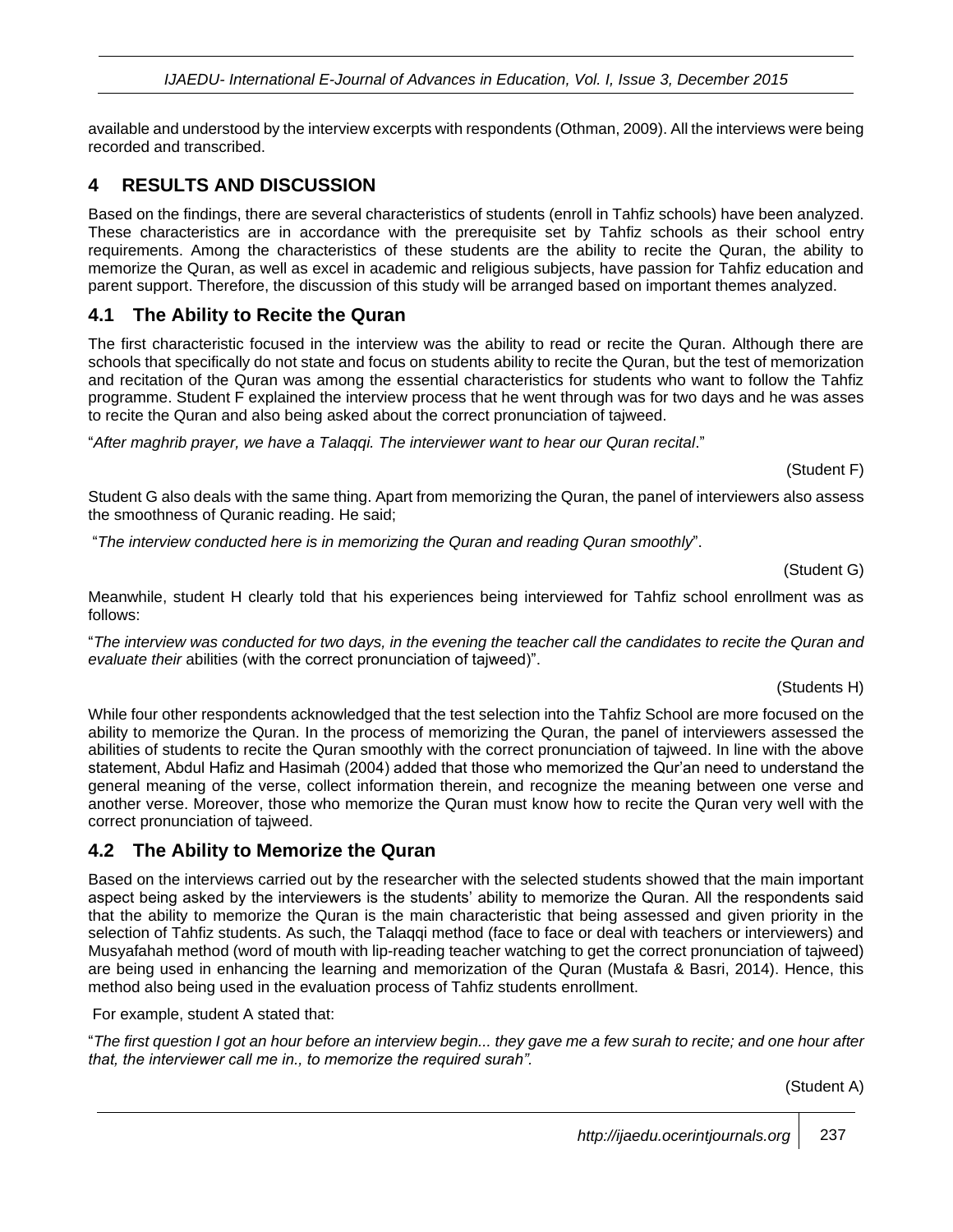Similarly, shared by student B, he explained that in the interview process" he had been asked to memorize Surah Al-Baqarah page 6". Student C also stated the same thing, and suggested that the ability to memorize the Quran is given more focused by the panel interviewers especially on the ordinary verses read daily. He explained, "*The interviewer asses our abilities to memorize the short surah in the Quran*". Student D also shared the same experience when he attended the interview. He recounted that:

"*We have to read the Quran (selected Surah) in half an hour. Then we need to memorize those Surah in front of the interviewers, as best as we could. They choose random pages from the holy Quran and ask me to memorize the whole page within 45 minutes. The candidates would be tested on how many lines they could memorize*." (Student D)

This theme is in line with the research by Sedek et al. (2013) that said memorizing is one of the techniques used by ancient scholars in preservation of the Quran. Memorizing the Quran is not an easy thing to be done by every Muslim, Quran memorization process requires the person to have some skills beforehand; that was to recite Qur'an smoothly with the correct pronunciation of tajweed. Only then someone began to memorize the Quran. Much research on tahfiz centers has been conducted on memorization techniques (Adnan & Zainul Arifin, 2003; Ariffin et al., 2013; Zulkifli, 2013), and these too showed that students admission to Tahfiz school must undertake the process of Quranic memorization as their entry requirement.

### **4.3 Academic Excellence**

The next characteristic of entry qualification is having academic excellence. These were recognized by all the participants interviewed. Some participants noted that they have obtained excellent results in academic and religious subjects. In Malaysian context, (UPSR or primary school examination) of academic and (UPSRA) refers to the religious examinations. So the students need to excel in both areas. In addition, written tests were also being conducted in order to test the ability of students in terms of academic and religious knowledge. For example, a student explained that he had to sit in for Mathematics, Language and Science written tests.

"*The test were about Mathematics, Bahasa Melayu, English, Science and Arabic*."

(Student A)

Next, students B also cited the same things, namely the panel of interviewers will considered the academic excellence and emphasized on the religious knowledge.

*"I was able to get 5A (UPSR), and mumtaz for religious subject?"*

#### (Student B)

This was also recognized by Student D who stated that *'Must get 5A's (academic) and UPSRA (religious subjects) straight A's'* when he applied for admission to Tahfiz schools. Similarly with student E, '...*I must sit in for the test of religious knowledge*."

Meanwhile student G said ''*the candidates will be asked about academic for example Mathematics, religious subjects and current issues as well as general knowledge*".

The final participant student H stated that "*academic achievement and religious aspects were being emphasized in the interview*."

The teaching and learning involved in the memorization of the Qur'an should not deny the integration of other subjects related with the Quran, such as Mathematics and Sciences (academic). The teaching system too will give more benefit if there is no dichotomy in these subjects). Therefore, curriculum integration of the two or more disciplines of knowledge is necessary. This finding also in line with the idea of Ulul Albab programme that will give birth to the professional experts that well versed in the field of religion and Tahfiz. Many Tahfiz schools are in target to increase generation of Ulul Albab (to integrate education Qur'an and Science in their curriculum). This case has significant value in the birth of the Muslim community who have a creative thinking abilities, critical and innovation in science but plus the power of appreciation and teaching of the Qur'an (Mohd Shahril, 2013). Thus, the admission to Tahfiz schools should also considered the students' academic excellence in Mathematics, Sciences, Languages and other subjects.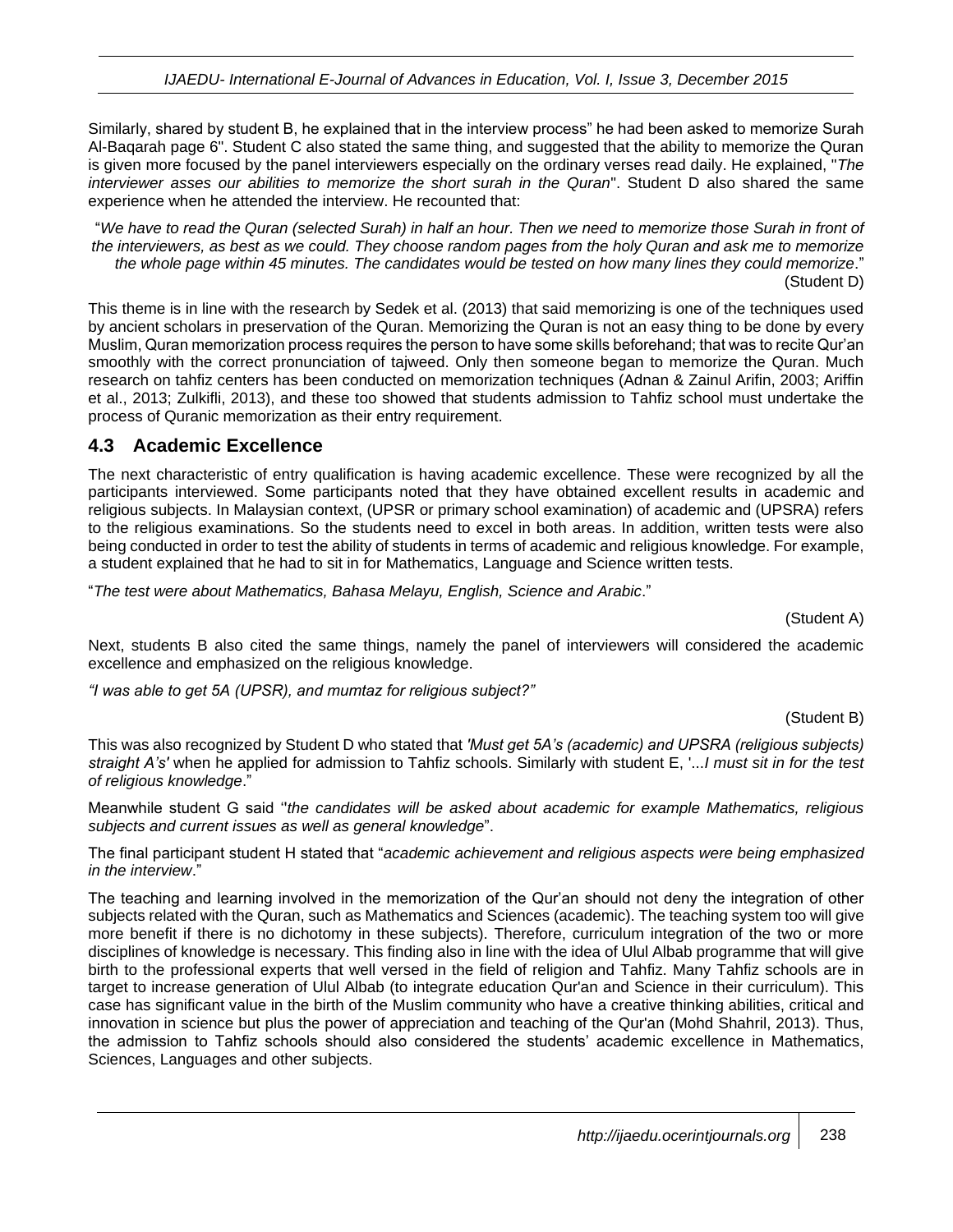#### **4.4 Interest and Passion**

Apart from academic excellence based on the results of UPSR and Religious certificates such as UPSRA or PSRA, the aspect of students' interest and passion also being assessed by the interviewer panel. Through the findings, it showed that the interviewers conducted oral session to identify the interest of the students and asked about their family support.

The findings showed that students usually being encouraged or motivated by their parents. Parents support and students' interest are important criteria in this interview (Tahfiz school enrollment). This study showed that many students received good support from their parents, school and peers for example, Students A honestly said that;

"*The one who keep pushing me into this programme is my mother*."*At first, there is no interest but eventually the interest developed after I joined the school..the school help me and motivated me to memorize the Quran*".

(Student A)

The same thing was told by Student B, he said, *'I think the main thing that drives me to enroll in this programme is my mother. My parent was very eager that I took the course.*" Student C and D also explained that their parents is the main factor why they choose Tahfiz programme. Student D said;

"*My father is the one who encourages me to study here. This is because my father's dream is to ensure that all six children are Huffaz* (those who memorize the entire Qur'an)."

(Student D)

Meanwhile, Student E said that he himself who interested to join the Tahfiz School. He explained that, *'I really want to get in here, and I'm really interested with Tahfiz programme, as well as science subjects and want to further my study in Al Azhar University.*'.

Meanwhile, students F and G share a similar story that their mothers who inspired them to study at Tahfiz school. This is expressed through the conversations below;.

*"My mother is the one who asked me to join Tahfiz*."

(Student F)

While student G did admit that his mother asked him to attend the interview (Tahfiz School) although he was initially unsure about it.

*"My mother asked me to apply for the Tahfiz School…*

Finally, students H reported that his friends who motivated him to study Tahfiz. This is expressed through the conversation below;

*"My friends motivated me when I am in bad mood and make me laugh, I always rely on my friends when I have problems…"*

#### (Student H)

Some of the students admitted that the reason they choose Tahfiz programme were due to their parents' decision and interest. This finding is consistent with the study by Mawardi, (2010) that showed correlation between parents' support and interest with the children enrollment in Tahfiz schools. The findings of this study also showed that many students received good support from their parents to enter Tahfiz schools. In addition, students' interest also can be nurtured by school programmes and teachers, as well as those who are close to the students for example peers.

It is a major function of Tahfiz School to manage, select and evaluate candidates of Tahfiz schools. The main task for Tahfiz school interviewers' panel are to manage and process the applications for admission to the Tahfiz programmes. In executing the task, the panel of interviewers must ensure that selected candidates have good academic qualifications, have the ability to recite and memorize the Quran, as well as knowledge of the tajweed. In the meantime the school will able to achieve its projected number of student intake.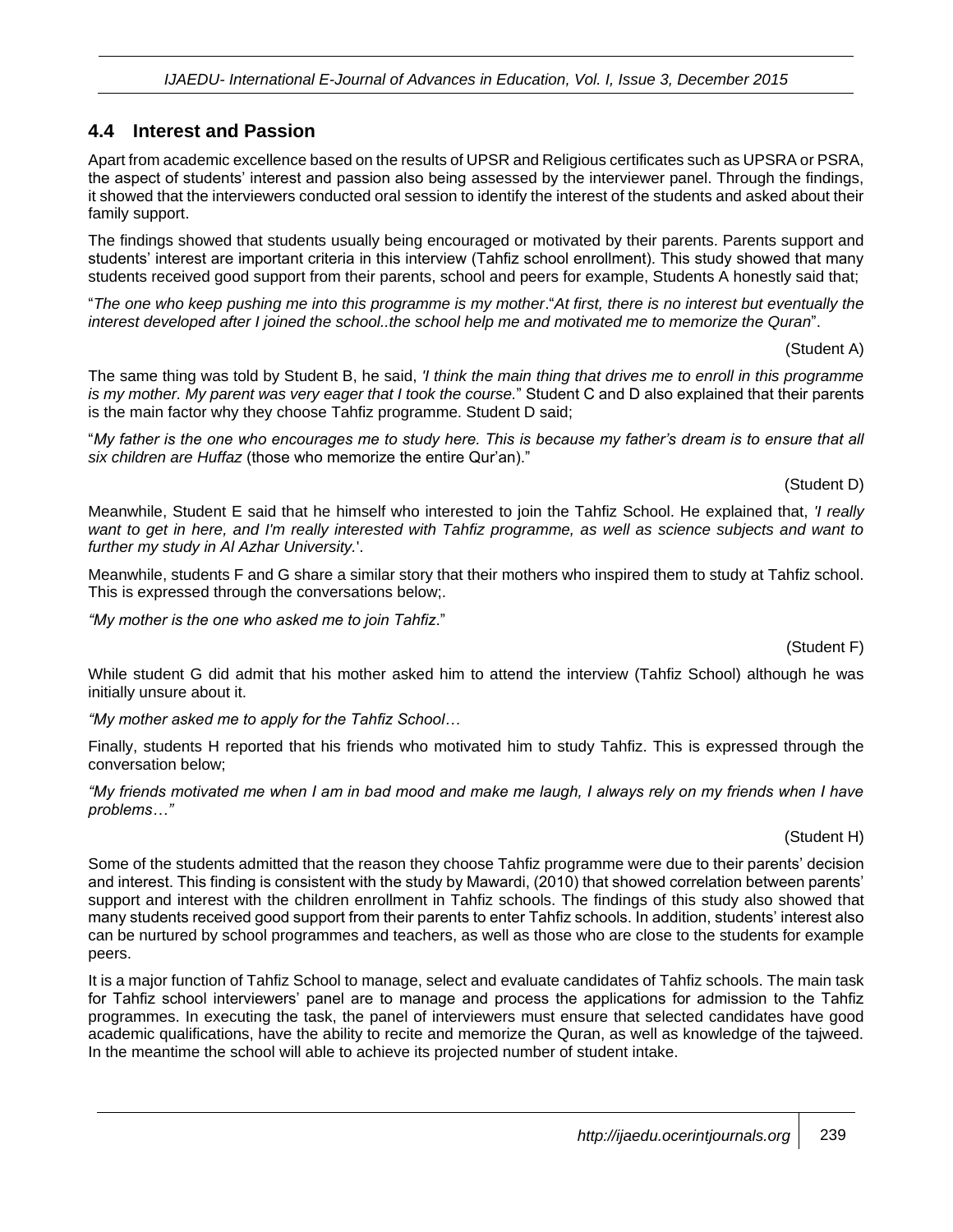## **5 CONCLUSION**

Based on the research that was carried out, it can be concluded there were several key characteristics identified as the main focus in the selection of Tahfiz students. These characteristics include the ability to recite the Quran and memorize, possess academic excellence and interest aspect of the students. These four characteristics are significant in this study and need to be look into as to ensure the ability of the selected students are qualified. However, the findings from this study are derived from a limited number of respondents (from three Tahfiz Schools), a larger sample size from many more Tahfiz school should be included to enable several statistical analyses to be employed before general conclusion can be derived. This research applied qualitative method, therefore, in order to gain further and in depth information with regard to methods taught at Tahfiz institutions, it is suggested that both qualitative and quantitative approaches be utilized. These two approaches if applied, would allow more robust statistical test be conducted, which would lead to a more accurate, reliable and valid finding, especially in testing the differences with respect to methods used in selecting the students. Many issues have to be taken into considerations by Tahfiz schools when choosing their students.

As a conclusion, these characteristic would be a guidance for parents in preparing their children to enter Tahfiz schools. Parents could prepare their children for the interview and train them to recite and memorize the Quran. As for the teachers and Tahfiz schools, the findings would give them such significant guidance. They could focus more on effective selection criteria of Tahfiz students. They could also plan for support programmes in order to promote the quality of the students. Lastly but not least, the findings would pose the Ministry of Education to set certain standards for the selection of Tahfiz students. The Tahfiz education is in need of methods and processes and appropriate structured to help them adapt to the learning process that quite challenging. Therefore, the selection of Tahfiz students should be made meticulously and it is a hope that by the comprehensive selection process, it will help the school to choose those qualified students only. Some students who have been selected could complete their memorization of the Quran faster, as well as the process of memorized the Quran verses would not be a burden for them, because they have already possess the skill (recital and memorization of the Quran). It is a hope that students studying in Tahfiz schools would be able to analyze academic subjects with the Quran and share their Islamic knowledge to the development of the country.

#### **REFERENCES**

- Abdul Hafiz Haji Abdullah danHasimah Haji Muda (2004). "Kaedah hafazan al-Quran yang sistematik dan praktikal dalam melahirkan para huffaz yang rasikh. Dalam Ahmad Sunawari Long, Jaffary Awang dan Kamaruddin Salleh". *Islam: Past, Present and Future. International Seminar on Islamic Thoughts Proceedings*, 7-9 Disember 2004.
- Ashraf Ismail, Ab Halim Tamuri, Kamarulzaman Abd Ghani dan Nurul Hudaa Hassan (2013). *Amalan Pengajaran dan Pembelajaran Tahfiz Al-Quran. K*ertas kerja yang di bentang di 3rd International Conference on Islamic Education (ICIED2013) di Pusat Latihan KWSP, Kajang, Selangor pada 6-7 April 2013.
- Azmil Hashim dan Ab Halim Tamuri (2012).Persepsi pelajar terhadap kaedah pembelajaran tahfiz al-Quran di Malaysia. *Journal of Islamic and Arabic Education.* 4 (2), 1-10.
- Azmil Hashim, Ab Halim Tamuri dan Misnan Jemali. (2013). Latar belakang guru tahfiz dan amalan kaedah pengajaran tahfiz al-Quran di Malaysia. *The Online Journal of Islamic Education.*1 (1), 28-39.
- Azmil Hashim, Tamuri, H., Noh, C., &Aderi, M. (2014). The Relationships between Etiquettes of Tahfiz (Memorization Al-Qur'an) and Tahfiz Achievement. *Australian Journal of Basic & Applied Sciences, 8 (23).*
- Blank, R.K. & de las Alas, N. (2009). *Effects of teacher professional development on gains in student achievement: How meta-analysis provides scientific evidence useful to education leaders*. Washington, DC: Council of Chief State School Officers.
- Hamidah Bani, Maheran Katan, Abd Halim Mohd Noor, Muhammad Mukhlis Abdul Fatah. (2014). Applying stakeholder approach in developing accountability indicators for tahfiz centers. *Proceedings of International Conference on Accounting Research & Education*.
- Misnan Jemali & Ahmad Sadadi Hafidz. (2003). Hubungan antara kaedah menghafaz al-Qur'an dengan pencapaian Kursus Tahfiz wa al-Qiraat pelajar semester empat dan lima di Maahad Tahfiz wal Qiraat di